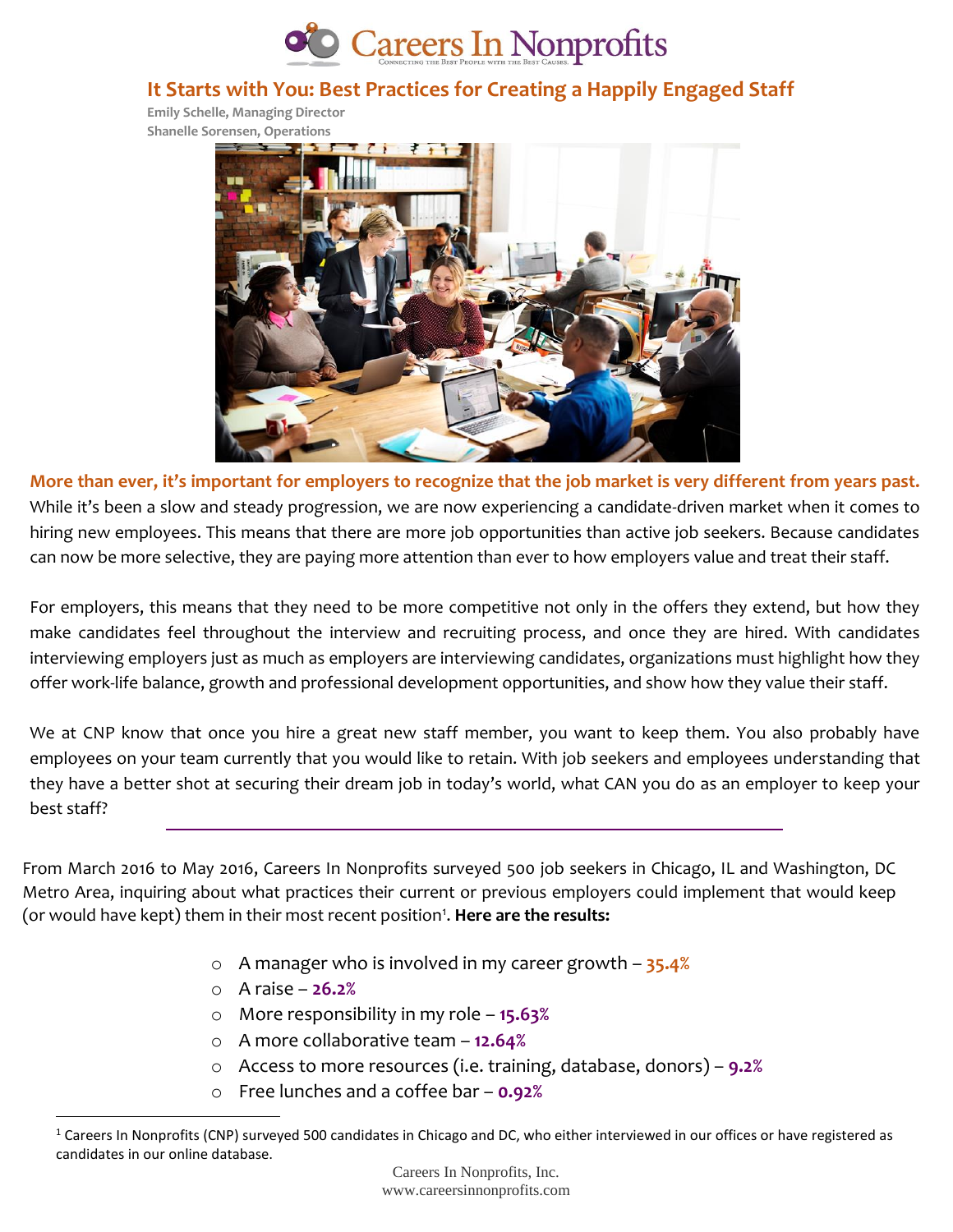

Surprised by the results? We were very happy with what our candidates told us, given the number one retention practice employers can implement is cost-friendly and stress-free. Employers may feel they miss out on keeping their top talent around because they cannot offer a competitive salary. Raises, coming in at second place, are still important, but employees are looking to their managers who they feel have a huge part in their professional development and career growth.

*"35.4% of employees say a manager who is involved in their career growth would keep them retained in their job."*

In third place, candidates want more responsibility in their roles. So often, we hear how our clients have limited capacity with no means to hire, but we have to ask those clients if they are taking time to speak with their current staff about projects they would like to take on and therefore identifying more ways to delegate and increase their own capacity. **Taking the time to slow down and converse with staff about their career aspirations and interests can change the course of action we take as employers and/or managers**. Are you making assumptions about any of your staff? Are you guessing that there are certain tasks they have no interest in? Even if they haven't done similar work previously, there may be no harm in letting them take a stab at a new project or ownership of implementing a new initiative. These results show that investing more time vs. investing more money in our staff can help increase retention rates and keep our staff happily engaged.

While training staff and investing in their growth may take time, it is that time we take as employers and managers to devote to our staff that helps up keep them happily engaged in their roles. For instance, do managers at your organization know how to talk to staff about their career goals? If not, suggest they read a book or an article that will tell them how. If you've been "in the biz" of fundraising for over 10 years, it may be worth it to share that insider, institutional knowledge with your team through a one- or two-hour staff training. Time is needed to plan it, but the return is much greater and your staff will be so thankful for the (cost-saving) investment you made in them. It is a win-win when staff develops a new skill set.

**With all of the options we have to increase retention, let's break it down a little further – best practice by best practice:**

### **A manager who is involved in my career growth:**

More than ever, it is crucial that managers invest time in their staff. Good managers will understand the strengths and weaknesses of their employees, seeing both as opportunities to manage and develop a team that will meet the needs of their division and their organization. Training does take time, but time spent on the front end ultimately helps managers develop a productive team in the long-run.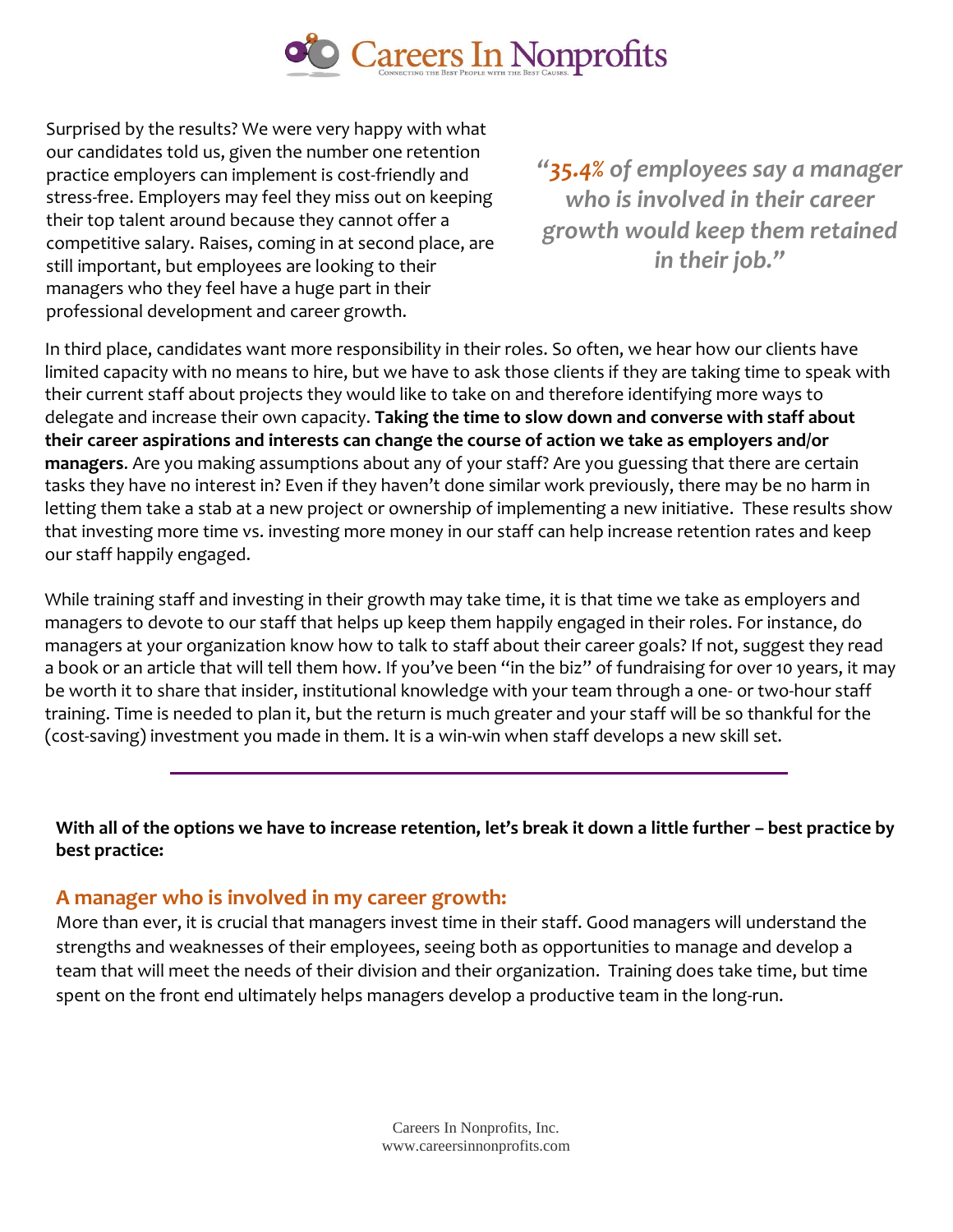

Managers should also be fully trained and aware of how important conversations with their staff around career growth and development are. In our Career Mapping workshops, we teach professionals how to land their dream job by working through exercises and setting clear short and long-term goals that will help them get to where they want to be. While it is on the professional him/herself to create a Career Map and take these steps into their own hands, managers can play a large part in this process, too. Managers should ask their staff what their long-term career and personal goals are and work with their staff to help them create their dream job, while also meeting the needs of the organization. Does your employee want to move into your position one day? Does he/she want to buy a house? Learn how to manage an effective fundraising campaign? Good managers know these goals.

**Additionally, it is on the employer to properly train their managers, ensuring that supervisors have the knowledge and "know-how" when it comes to rewarding good performance and, even more importantly, sharing critical feedback with staff on areas of improvement.** Organizations should not only look to the employee that has the most tenure or experience for managerial roles. According to Gallup, only 10% of working people possess the talent to be a manager. So, how are you assessing employees that you promote to management roles? It's important to have a quality interview process (even when promoting an internal employee) in this area because, as the results show, a manager who is involved is key in retaining top talent.

# **A raise:**

Competitive pay and benefits are obviously still important to candidates, but it is not the most important factor. If organizations can couple other best practices listed, a combination of employee incentives (i.e. a manager invested in an employee's career growth and a more collaborative team) can definitely help in retaining your top talent.

When it comes to addressing needs for higher pay with staff, two things are important to remember. First, manage staff's expectations from day one. Second, have clear considerations around what will warrant a salary increase, such as exceptional performance and/or revenue generation.



When you begin to interview new hires, make sure they are aware of the salaries you typically offer for their level of experience, along with information and insight on how they can receive pay increases. It's helpful to have a salary trajectory, but if this is not possible, let staff know they can talk about pay increases/salary needs with their managers. **Additionally, be clear with staff (both on day one and in discussions around pay increases) what warrants a raise and set clear and specific goals for them to earn one.** These goals should be attainable and benefit the organization in some way. For instance, if a Development Manager secures four \$20,000 donations in 5 months, does that warrant some sort of pay increase? Define guidelines for your organization and make sure you are communicating them to your staff.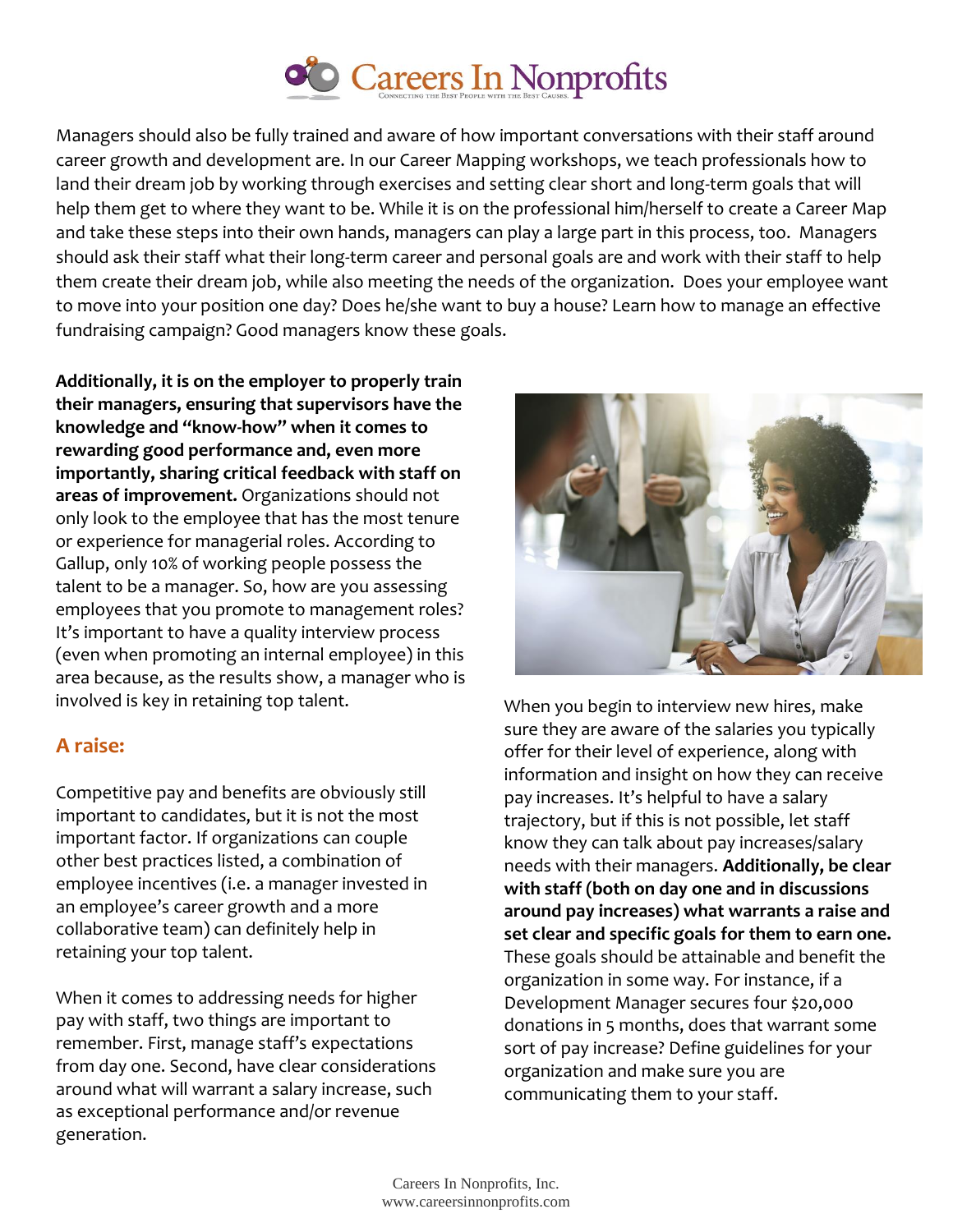

So often employers want to avoid this conversation, but as an employer or manager, do not stray away from these conversations because if you do, your employees will stray away from you.

Also, be aware or ask what an employee is willing to accept in the event a raise is not within your operating budget. As presented in our CNP Academy Workshop on Salary Negotiations, employers can present more attractive benefits packages, increased vacation time, and more flexible schedules to get in their candidates' good graces – all without having to break the bank. Can you offer more sick or paid time off? Can you offer a gym membership or more health insurance coverage? **Ask your staff what other priorities they have and determine where you can bend and shake to keep them happily compensated.**

*"15.63% of employees want more responsibility in their roles, while another 12.64% of employees want a more collaborative team."*

### **More responsibility in my role:**

Are you often asking your staff if they feel they are utilizing their strengths in their roles? Or even more simply ask questions like, "Are there any new responsibilities you would like to take on?" or "Why does this interest you?"

These questions are crucial to ask and, as the results show, this is a question employees are begging us to ask. Our employees want to be challenged and build new skills; allowing them to do so is a great and effective engagement strategy. Of course, the new or additional responsibilities assigned should be beneficial to both the organization and the employee, but having the conversation is where it begins.

## **A more collaborative team:**

Whether or not you have employees in the office every day or employees who only work remotely, it's important for employees to feel like they are a part of a team. **Staff wants to know that they have reliable colleagues, who they can share ideas with and work towards a common goal.** While people have different motivations, having an overarching goal to work towards can truly bring people together.

Hiring for new team members? Think about having current staff participate in the interview process or implement a referral program. As long as it doesn't drag your hiring process out too much, it's worth it to have staff meet with potential new hires, even if it's informally for 5-10 minutes. Have a database challenge in the office? Ask around the office or gather your team together to solve the issue. Practices like this create more buy-in and collaboration. Give staff the opportunity to share ideas and show them their opinions count!

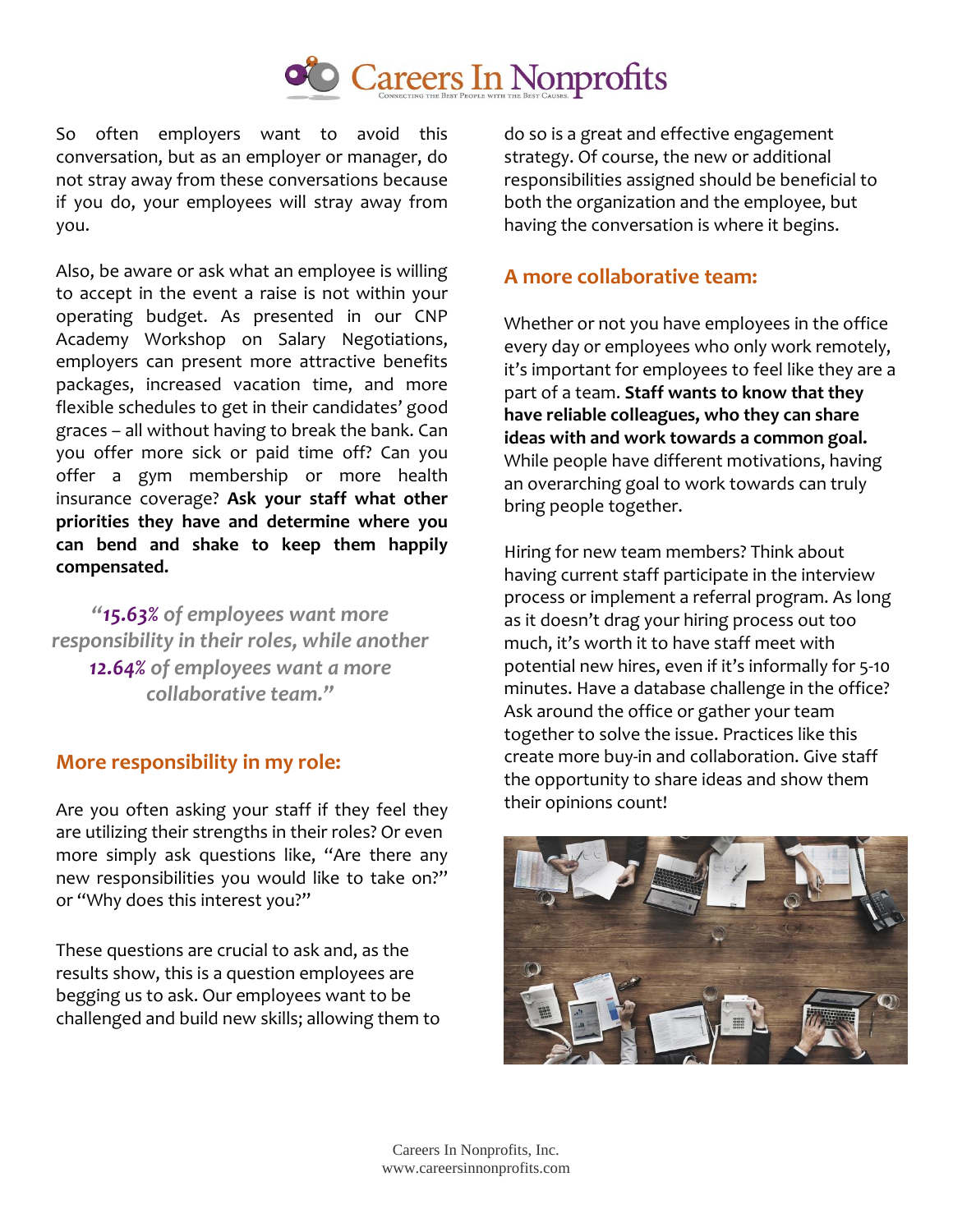

#### **Access to more resources:**

Do you ask your staff if they have the resources they need to do their job? The answer to this question could provide you with good insights on where you as an employer can improve the resources you're offering to staff. **And these resources do not even have to be the latest and greatest.**

Are you aware of where staff need and want training? Can you create that training in house, keeping costs low? Is your staff fully aware of the various functions that can be performed in your current database? If they were fully trained in the database, how much easier would that make your job? Would that also allow them to have better access to more donors – current or lapsed? Process acknowledgement letters faster? By asking this question, you may find that you do not have to pay a lot of money to provide more resources to your staff, that will ultimately make them better equipped to do their job. **Free lunches and a coffee bar:**



#### *It's as easy as…*

- **1. Invest time and energy in training your staff and discussing their professional growth goals.**
- **2. Be transparent with staff from day one about compensation and opportunities for raises. As new responsibilities and skills are acquired can a staff member anticipate a pay increase?**
- **3. Create a supportive and collaborative environment by creating opportunities for cross-training and fun incentives when teams hit set goals.**

These results prove an insightful point about "perks" in the workplace. Of all the options provided, this is the last priority for employees when it comes to remaining engaged in their current position. While perks in the work place are "nice to have," employers often mistake them as the only means to retain staff – especially millennial employees.